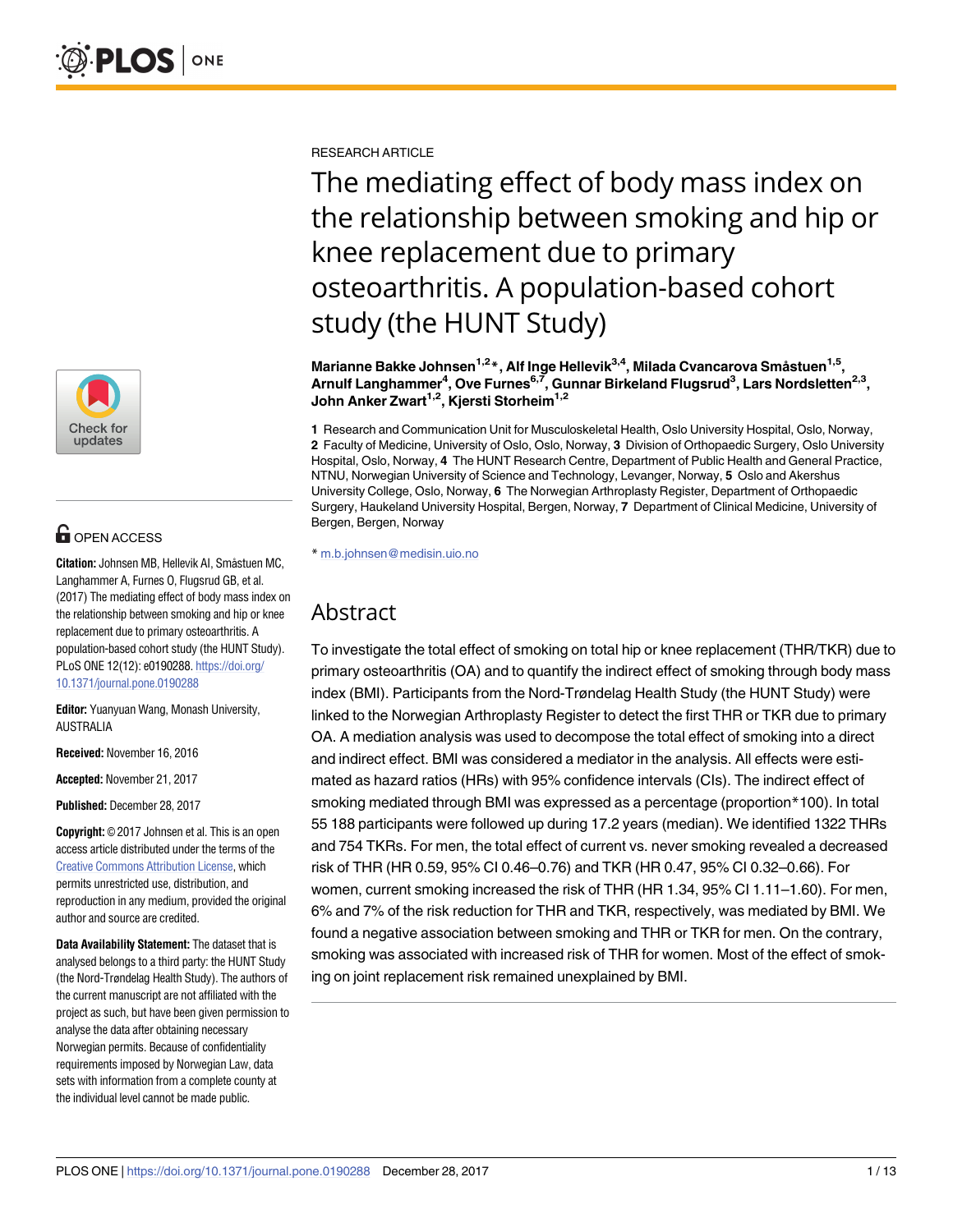<span id="page-1-0"></span>

Research groups wishing to analyse data from the HUNT Study may apply to the HUNT organization [\(https://www.ntnu.no/hunt/datatilgang](https://www.ntnu.no/hunt/datatilgang)) to get access. Procedures for obtaining the necessary permits are described on the web page.

**Funding:** MBJ was supported by a grant from the South-Eastern Norway Health Authority, grant number 2013031, <https://www.helse-sorost.no/>. The funder had no role in study design, data collection and analysis, decision to publish, or preparation of the manuscript.

**Competing interests:** The authors have declared that no competing interests exist.

## **Introduction**

Hip and knee osteoarthritis (OA) has been ranked the  $11<sup>th</sup>$  highest contributor to global disability [\[1](#page-10-0)]. Known risk factors include older age, being overweight or obese, female gender, previous joint injury and heavy physical workload  $[2-6]$ . The association between smoking and OA has been inconclusive. It has previously been suggested that smoking has a protective effect on knee OA [\[7](#page-10-0), [8](#page-10-0)] and recent studies have confirmed this protective effect for total hip (THR) and knee replacement (TKR)  $[5, 9, 10]$  $[5, 9, 10]$  $[5, 9, 10]$  $[5, 9, 10]$  $[5, 9, 10]$  $[5, 9, 10]$ . Results from in vitro data have indicated that any protective effect may be related to the beneficial effect of nicotine on chondrocyte function [\[11,](#page-10-0) [12\]](#page-10-0), however, studies which have assessed the effect on articular cartilage volume using MRI have shown conflicting results  $[13-15]$ . Moreover, a possible explanation for the inverse association is smoking's connection with other lifestyle factors that may affect the risk-relationship with OA. Increased weight or body mass index (BMI) is an established risk factor for OA and subsequent joint replacement [[6](#page-10-0), [16](#page-11-0), [17](#page-11-0)]. If smoking is associated with low BMI, as corroborated in Mendelian randomization studies [\[18,](#page-11-0) [19\]](#page-11-0), then part of the protective effect of smoking may be due to BMI. Further, if BMI is one of the biological mechanisms through which smoking can affect the risk of OA (i.e. indirect effect), then BMI should be considered as a mediator in the total effect of smoking on OA [[20](#page-11-0)]. To assess mediation, an approach where the total effect is decomposed into a direct and an indirect effect can be used [\[21\]](#page-11-0). Thus, the main objectives of the present study were; 1) to investigate the total effect of smoking on the risk of THR or TKR due to primary OA, and 2) to quantify the proportion of the total effect of smoking that was mediated through BMI.

# **Materials and methods**

# Study population

The Nord-Trøndelag Health Study (HUNT) is a large population-based database collected through three surveys; HUNT1 (1984–1986), HUNT2 (1995–1997) and HUNT3 (2006–2008). All residents of Nord-Trøndelag County in Norway aged 20 years and older were invited to participate. A wide range of health related topics were addressed, as previously described [\[22\]](#page-11-0). In HUNT2, 93 898 residents were invited to take part. Of these, 64 978 (69.2%) participated in both answering questionnaires and attending clinical examination, the data from which we included in the present study. We excluded participants due to joint replacement prior to baseline (n = 833), no date recorded for the first joint replacement (n = 172), age  $> 80$  years at baseline (n = 2579), self-reported OA at baseline (n = 5141), missing data on smoking status  $(n = 1063)$  or due to emigration before start of follow-up  $(n = 2)$ . Our study sample therefore comprised 55 188 participants.

# Exposure

Smoking status was categorised into never, former and current smokers based on answers to the questionnaire at baseline in HUNT2.

# Outcome

The outcome of interest was the first THR or TKR due to primary OA. The unique 11-digit identity numbers of Norwegian citizens enabled us to link individuals' data in HUNT2 with data in the Norwegian Arthroplasty Register (NAR) to prospectively detect THRs or TKRs. Joint replacements due to conditions other than primary OA were censored. Patients with more than one THR or TKR were only counted once. The time frame of data included from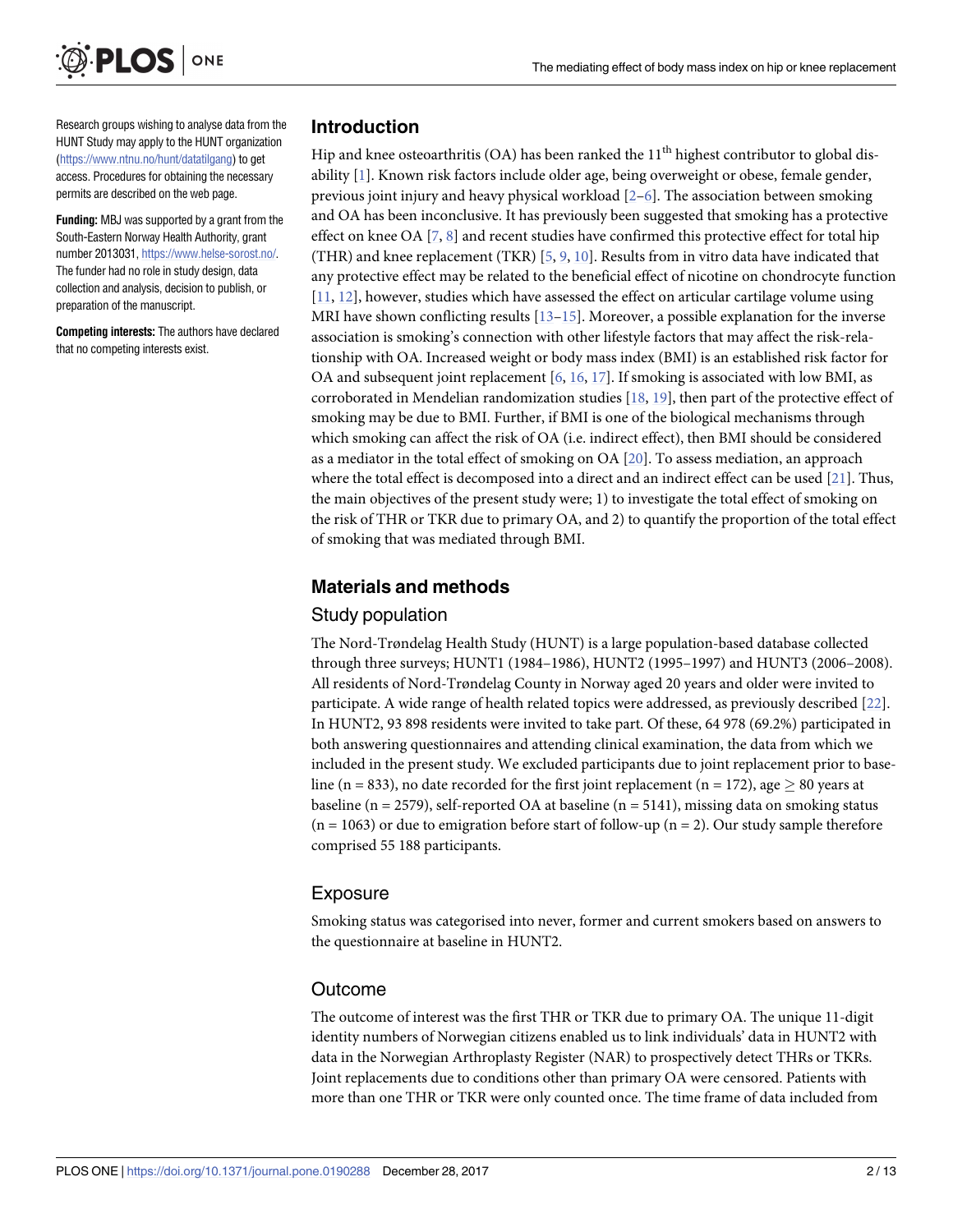<span id="page-2-0"></span>NAR was from September 15, 1987 (origin of NAR) until December 31, 2013. The completeness of THR and TKR registration in NAR is *>*95% [\[23,](#page-11-0) [24\]](#page-11-0).

## **Covariates**

Age at baseline in HUNT2, gender, education (<10, 10–12 and >13 years), physical activity (PA), and work status (employed/unemployed) were considered as confounders based on previous studies and a priori reasoning. Education and work status were included as proxies for socioeconomic status. PA during the last year was self-reported as light (no sweating or shortness of breath) and/or vigorous (sweating or short of breath) with four options of duration (0,  $\langle 1, 1-2, \rangle$  2 hours per week). PA was further classified into inactive (no light or vigorous PA), low (<3 hours of light, and no vigorous PA), moderate ( $\geq$ 3 hours of light and/or <1 hour of vigorous PA) and high PA ( $\geq$ 1 hour of vigorous, regardless of any light PA), as previously described for the cohort [\[25\]](#page-11-0). Diabetes and cardiovascular disease (CVD) and were considered as potential confounders. Diabetes, myocardial infarction (MI), angina pectoris and stroke/ brain hemorrhage were defined by affirmative answers to the questions "Have you had, or do you have any of the following: diabetes, MI, angina and/or stroke?" CVD was defined as a composite of MI, angina or stroke [[26](#page-11-0)]. Height and weight were measured by trained personnel at baseline in HUNT2. BMI is weight in kilograms divided by height in meters squared.

### Statistical analyses

Descriptive statistics are given as means and standard deviation (SD) or percentages. Start of follow-up was the date of inclusion in HUNT2 (in 1995–97). The participants were followed until date of THR/TKR due to primary OA, date of THR/TKR for conditions other than primary OA, date of death/emigration, or the end of follow-up (December 31, 2013), whichever came first. Diabetes and CVD were tested as possible confounders; however they did not affect the magnitude or the direction of association between smoking and THR or TKR. Hence, they were not included in further analyses to increase statistical power. The final model included adjustments for age (as the time scale), sex, PA, work status and education. BMI was considered a mediator and included as a continuous variable. The underlying model of our analyses is illustrated in [Fig](#page-3-0) 1.

Mediation analysis was performed in order to decompose the total effect of smoking into a direct and an indirect effect [\[21\]](#page-11-0). Regression parameters for the direct and indirect effects were obtained in two stages. Firstly, through a linear regression of BMI on smoking [\(Fig](#page-3-0) 1, path A) and secondly, through a Cox proportional hazards regression model of THR/TKR on smoking and BMI [\(Fig](#page-3-0) 1, path B and C). The total effect of smoking comprised the product of the direct (C) and indirect (AB) effects. We adjusted for the selected confounders in both models. Ultimately all effects were estimated as hazard ratios (HR) with 95% confidence intervals (CI). The proportional hazards assumptions were tested in each of the models using Schoenfeld residuals. P-values *<*0.05 were considered statistically significant.

The proportion of the total effect of smoking mediated through BMI was calculated on the  $\ln({\rm HR})$  scale and given as a percentage:  $\ln({\rm HR}_{\rm indirect\ effect})$  /  $\ln({\rm HR}_{\rm total\ effect})^*$ 100. We used bootstrapping with 5000 iterations to calculate the 95% CIs. To assess whether the association between smoking and joint replacement was modified by sex or age, interaction terms between smoking status and age or sex were included in the model and tested with the likelihood ratio test. There was evidence of effect modification by sex for THR ( $p$  < 0.001) and TKR ( $p$  = 0.04), thus all models were stratified by sex.

We performed a sensitivity analysis on the full data set, including only age (as the time scale), sex (stratified on) and BMI (as the mediator), due to high numbers of missing values in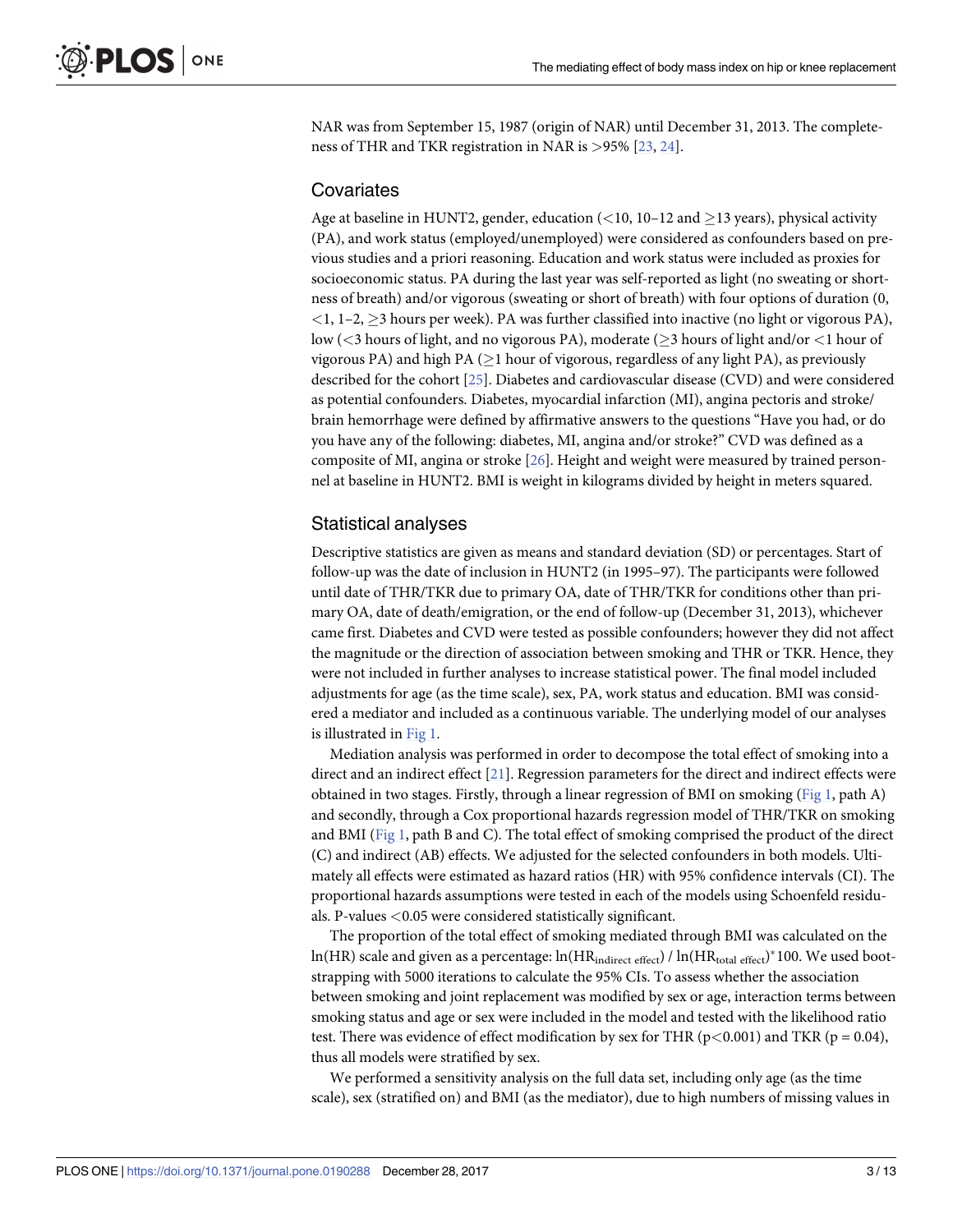<span id="page-3-0"></span>

**[Fig](#page-2-0) 1. Model of the potential mediating effect of body mass index (BMI) on the relationship between smoking status and hip or knee replacement (THR/TKR).** The total effect of smoking includes the product of the direct (C) and indirect (AB) effects.

<https://doi.org/10.1371/journal.pone.0190288.g001>

one of the covariates (PA). Furthermore, we performed a sensitivity analysis including those with prevalent OA at baseline in the fully adjusted model to assess the potential risk of selection bias. Smokers have increased risk of mortality compared to non-smokers thus cumulative incidences for THR and TKR were calculated and depicted using the Fine and Grey approach, including mortality as the competing event [\[27\]](#page-11-0). All statistical analyses were performed using Stata 13.0/IC (StataCorp LP, College Station, TX, USA) and R, version 3.2.0.

### **Ethics**

The HUNT Study and NAR have been approved by the Regional Committee for Medical Research Ethics (REK) and the Data Inspectorate of Norway, and all participants have signed a written informed consent which also includes consent to linkage with other registries. For the current study, approval was obtained from REK Sør-Øst C 2013/151.

## **Results**

A total of 26 483 men and 28 394 women were included in the analyses. We identified 828 (2.9%) and 490 (1.9%) THRs in women and men, respectively, during follow-up of 17.2 years (median). Correspondingly, we identified 457 (1.6%) TKRs in women and 296 (1.1%) TKRs in men. The highest incidence of THRs and TKRs were among former smokers [\(Table](#page-4-0) 1). Mean age (SD) at THR was 68.9 (9.3) years and 68.2 (9.3) years at TKR. Women accounted for 62% of the joint replacements. A greater proportion of women (never, former and current smokers) were of normal weight, while in comparison a larger proportion of men were overweight. For all categories of smoking status, a higher proportion of men, compared with women, engaged in high PA, although a larger proportion of these men had prevalent CVD and diabetes at baseline ([Table](#page-4-0) 1).

# Total and indirect effects of smoking on THR

For men, the total effect of both current and former vs. never smoking revealed a decreased risk of THR with HR 0.59 (95% CI 0.46–0.76) and HR 0.69 (95% CI 0.57–0.85), respectively [\(Table](#page-5-0) 2). The indirect effect of current smoking through BMI also reduced the risk ( $HR_{IF}$ 0.97, 95% CI 0.96–0.98), while the indirect effect of former smoking contributed in the opposite direction (HR<sub>IE</sub> 1.07, 95% CI 1.05–1.10). For women, the total effect of current vs. never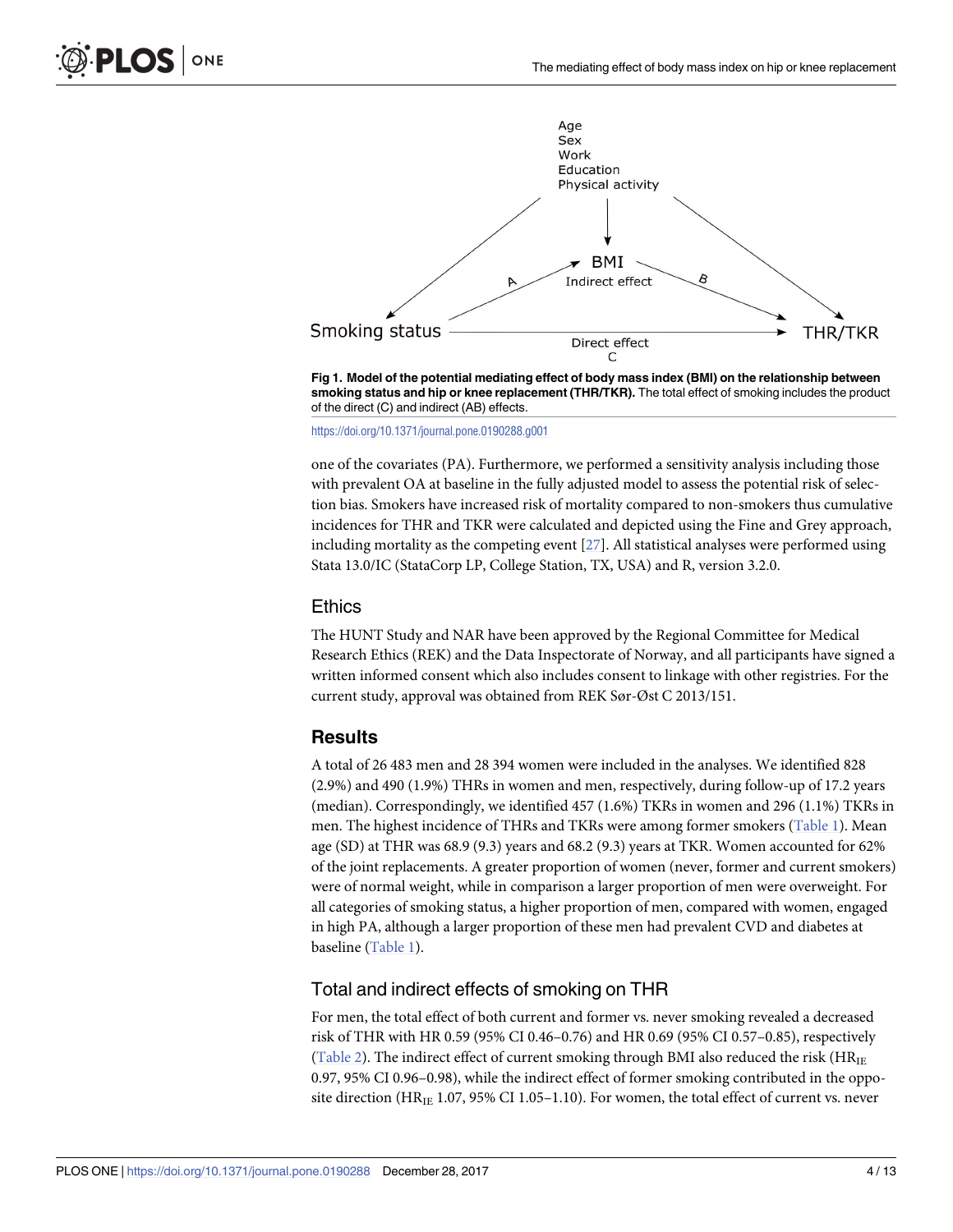|                                       |                               | <b>Smoking status women</b> |                         |                                | Smoking status men            |                                |
|---------------------------------------|-------------------------------|-----------------------------|-------------------------|--------------------------------|-------------------------------|--------------------------------|
|                                       | <b>Never</b><br>$(n = 13151)$ | Former<br>$(n = 6324)$      | Current<br>$(n = 8919)$ | <b>Never</b><br>$(n = 10 446)$ | <b>Former</b><br>$(n = 8517)$ | <b>Current</b><br>$(n = 7520)$ |
| Age in HUNT*, years, mean (SD)        | 47.1 (17.3)                   | 47.8 (13.8)                 | 44.1 (13.3)             | 41.9 (14.5)                    | 54.3 (14.4)                   | 47.2 (14.3)                    |
| Age at THR**/TKR***, years, mean (SD) | 70.2 (9.3)                    | 68.5(9.2)                   | 65.2(8.9)               | 66.7 (9.0)                     | 70.5(9.0)                     | 67.4(9.8)                      |
| <b>Number of THR/TKR</b>              | 399/233                       | 217/131                     | 212/93                  | 184/109                        | 209/141                       | 97/46                          |
| BMI****, $kg/m^2$ , mean (SD)         | 26.2(4.5)                     | 26.5(4.5)                   | 25.2(4.2)               | 26.2(3.4)                      | 27.2(3.4)                     | 25.9(3.6)                      |
| Underweight (<18.50), %               | 0.7                           | 0.6                         | 1.8                     | 0.2                            | 0.1                           | 0.7                            |
| Normal (18.50-24.99), %               | 43.8                          | 40.9                        | 53.1                    | 38.2                           | 25.8                          | 41.6                           |
| Overweight (25.00-29.99), %           | 36.8                          | 39.9                        | 32.3                    | 49.0                           | 55.7                          | 45.4                           |
| Obese (≥30.00),%                      | 18.0                          | 18.0                        | 12.5                    | 12.3                           | 17.9                          | 12.1                           |
| <b>Missing</b>                        | 0.7                           | 0.7                         | 0.3                     | 0.3                            | 0.5                           | 0.2                            |
| Education, %                          |                               |                             |                         |                                |                               |                                |
| <10 years                             | 54.6                          | 65.5                        | 73.4                    | 57.7                           | 72.0                          | 76.7                           |
| 10-12 years                           | 12.8                          | 10.7                        | 10.6                    | 11.7                           | 5.7                           | 6.59                           |
| $>13$ years                           | 27.7                          | 20.2                        | 12.8                    | 28.1                           | 17.8                          | 12.8                           |
| <b>Missing</b>                        | 5.0                           | 3.6                         | 3.2                     | 2.4                            | 4.6                           | 4.0                            |
| Work status, %                        |                               |                             |                         |                                |                               |                                |
| <b>Unemployed</b>                     | 20.0                          | 17.2                        | 15.8                    | 12.6                           | 32.2                          | 23.7                           |
| Employed                              | 77.7                          | 81.0                        | 82.1                    | 86.2                           | 66.2                          | 74.6                           |
| <b>Missing</b>                        | 2.3                           | 1.8                         | 2.1                     | 1.2                            | 1.5                           | 1.7                            |
| Physical activity, %                  |                               |                             |                         |                                |                               |                                |
| Inactive                              | 4.9                           | 5.7                         | 7.8                     | 6.4                            | 7.4                           | 10.3                           |
| Low                                   | 16.9                          | 18.3                        | 20.2                    | 12.2                           | 14.5                          | 15.9                           |
| <b>Moderate</b>                       | 31.2                          | 32.8                        | 30.9                    | 29.5                           | 31.9                          | 30.9                           |
| High                                  | 23.6                          | 21.5                        | 18.0                    | 40.6                           | 27.5                          | 23.4                           |
| <b>Missing</b>                        | 23.0                          | 21.8                        | 23.2                    | 11.4                           | 18.7                          | 19.6                           |
| CVD*****, %                           | 4.2                           | 4.6                         | 2.8                     | 3.2                            | 15.1                          | 6.8                            |
| Missing                               | 0.3                           | 0.2                         | 0.2                     | 0.2                            | 0.2                           | 0.2                            |
| Diabetes, %                           | 2.6                           | 2.3                         | 1.2                     | 1.9                            | 4.1                           | 2.0                            |
| <b>Missing</b>                        | 0.2                           | 0.1                         | 0.1                     | 0.1                            | 0.3                           | 0.2                            |

#### **[Table](#page-3-0) 1. Baseline characteristics of the study participants according to smoking status and gender.**

\*HUNT = The Nord-Trøndelag Health Study

<span id="page-4-0"></span>**PLOS** ONE

\*\*THR = total hip replacement

\*\*\*TKR = total knee replacement

\*\*\*\*BMI = body mass index (BMI categories are defined by the WHO cut-off points)

\*\*\*\*\*CVD = cardiovascular disease (composite of myocardial infarction, angina pectoris or stroke).

All differences among never, former and current smokers were statistically significant (p<0.001)

<https://doi.org/10.1371/journal.pone.0190288.t001>

smoking was associated with an increased risk of THR (HR 1.34, 95% CI 1.11–1.60), while the indirect effect reduced risk (HR<sub>IE</sub> 0.94, 95% CI 0.93-0.96). The total effect of former smoking was not statistically significant for women [\(Table](#page-5-0) 2).

# Proportions mediated by BMI for THR

For men, 6% (95% CI 3%-13%) of the effect of current smoking was mediated by BMI, i.e. 6% of the risk difference between current and never smoking was explained by BMI [\(Table](#page-5-0) 2). For women, a negative proportion was mediated in the comparison of current and never smokers (-20%, 95% CI -54%; -11%) due to the opposite directions of the direct and indirect effects.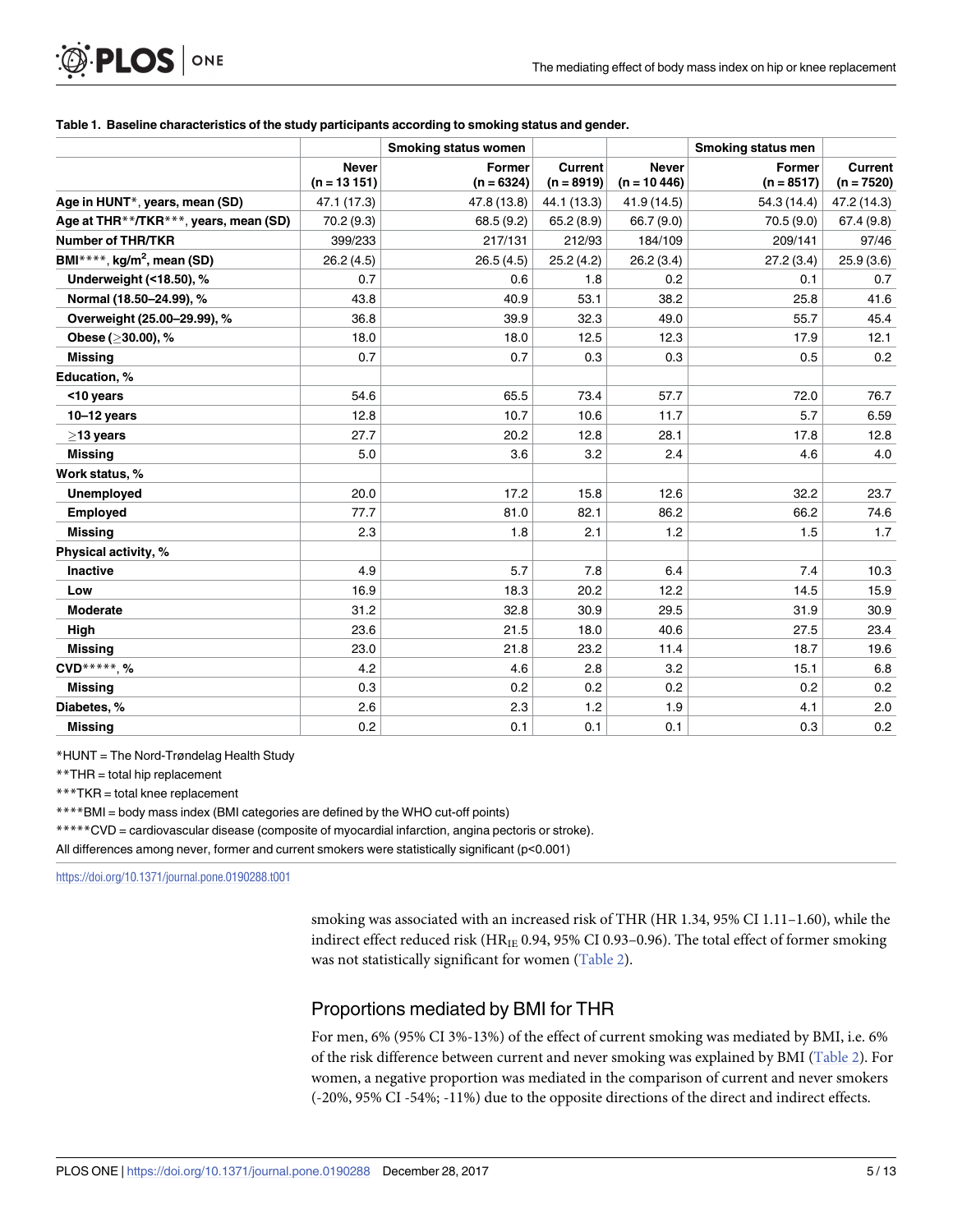<span id="page-5-0"></span>

[Table](#page-3-0) 2. Total, direct, and indirect effects of smoking on the risk of hip replacement (THR) by smoking status, adjusted for age, work status, physi**cal activity and education.**

|                                             | <b>Men THR</b>                                           |                                                            | <b>Women THR</b>                                          |                                                            |  |
|---------------------------------------------|----------------------------------------------------------|------------------------------------------------------------|-----------------------------------------------------------|------------------------------------------------------------|--|
|                                             | HR (95% CI) <sup>a</sup>                                 | Proportion <sup>b</sup> mediated (%) (95% CI) <sup>a</sup> | HR (95% CI) <sup>a</sup>                                  | Proportion <sup>b</sup> mediated (%) (95% CI) <sup>a</sup> |  |
| <b>Effects current vs.</b><br>never smokers | THR current = $76^{\circ}$ vs. THR never = $147^{\circ}$ |                                                            | THR current = $146^{\circ}$ vs. THR never = $246^{\circ}$ |                                                            |  |
| <b>Total effect</b>                         | $0.59(0.46 - 0.76)$                                      | 100%                                                       | 1.34 (1.11–1.60)                                          | 100%                                                       |  |
| Direct effect                               | $0.61(0.47 - 0.79)$                                      | 94% (88%-97%)                                              | 1.42 (1.17–1.71)                                          | 120% (111%-154%)                                           |  |
| Indirect effect via BMI                     | $0.97(0.96 - 0.98)$                                      | $6\%$ (3%-13%)                                             | $0.94(0.93 - 0.96)$                                       | $-20\%$ ( $-54\%$ ; $-11\%$ )                              |  |
| Effects former vs.<br>never smokers         | THR former = $165^{\circ}$ vs. THR never = $147^{\circ}$ |                                                            | THR former = $139c$ vs. THR never = 246 $c$               |                                                            |  |
| <b>Total effect</b>                         | $0.69(0.57 - 0.85)$                                      | 100%                                                       | $1.17(0.97 - 1.14)$                                       | 100%                                                       |  |
| Direct effect                               | $0.65(0.53 - 0.80)$                                      | 119% (110%-144%)                                           | $1.15(0.96 - 1.38)$                                       | 89% (20%-162%)                                             |  |
| Indirect effect via BMI                     | 1.07 (1.05-1.10)                                         | $-19\%$ ( $-44\%$ ; $-11\%$ )                              | $1.02(1.01 - 1.03)$                                       | 11% (-62%-80%)                                             |  |

 $HR =$  hazard ratio,  $CI =$  confidence interval,  $BMI =$  body mass index.

<sup>a</sup>: Bootstrapping with 5000 iterations was used to calculate the uncertainty of the estimates.

<sup>b</sup>: On ln(HR) scale.

c: The number of current, former or never smokers with THR.

<https://doi.org/10.1371/journal.pone.0190288.t002>

Similar results were found for former vs. never smoking in men (-19%, 95% CI -44%; -11%). As the total effect of former smoking was not statistically significant for women, the associated proportion mediated was not considered (Table 2).

# Total and indirect effects of smoking on TKR

For men, the total effect of current vs. never smoking revealed a decreased risk of TKR (HR 0.47, 95% CI 0.32–0.66), while the effect of former smoking was not significant (Table 3). The indirect effect of current smoking through BMI also reduced the risk ( $HR<sub>IE</sub>$  0.95, 95% CI 0.93–

| Table 3. Total, direct, and indirect effects of smoking on the risk of knee replacement (TKR) by smoking status, adjusted for age, work status, |  |
|-------------------------------------------------------------------------------------------------------------------------------------------------|--|
| physical activity and education.                                                                                                                |  |

|                                             |                                                         | <b>Men TKR</b>                                             | <b>Women TKR</b>                                         |                                                            |  |
|---------------------------------------------|---------------------------------------------------------|------------------------------------------------------------|----------------------------------------------------------|------------------------------------------------------------|--|
| HR (95% CI) <sup>a</sup>                    |                                                         | Proportion <sup>b</sup> mediated (%) (95% CI) <sup>a</sup> | HR (95% CI) <sup>a</sup>                                 | Proportion <sup>b</sup> mediated (%) (95% CI) <sup>a</sup> |  |
| <b>Effects current vs.</b><br>never smokers | TKR current = $35^{\circ}$ vs. TKR never = $87^{\circ}$ |                                                            | TKR current = $64^{\circ}$ vs. TKR never = $144^{\circ}$ |                                                            |  |
| <b>Total effect</b>                         | $0.47(0.32 - 0.66)$                                     | 100%                                                       | $0.95(0.72 - 1.21)$                                      | 100%                                                       |  |
| Direct effect                               | $0.49(0.33 - 0.69)$                                     | 93% (87%-96%)                                              | 1.09 (0.83-1.39)                                         | $\mathsf{a}$                                               |  |
| Indirect effect via BMI                     | $0.95(0.93 - 0.96)$                                     | 7% (4%-13%)                                                | $0.87(0.85 - 0.89)$                                      | $\mathsf{a}$                                               |  |
| <b>Effects former vs.</b><br>never smokers  | TKR former = $108c$ vs. TKR never = 87 $c$              |                                                            | TKR former = $80^{\circ}$ vs. TKR never = 144 $^{\circ}$ |                                                            |  |
| <b>Total effect</b>                         | $0.82(0.64 - 1.06)$                                     | 100%                                                       | 1.26 (1.00-1.57)                                         | 100%                                                       |  |
| Direct effect                               | $0.73(0.57-0.94)$                                       | $\overline{\mathsf{d}}$                                    | $1.21(0.97 - 1.50)$                                      | 83% (10%-95%)                                              |  |
| Indirect effect via BMI                     | 1.12 (1.10–1.15)                                        | $\mathsf{d}$                                               | 1.04 (1.02-1.06)                                         | 17% (5%-90%)                                               |  |

 $HR =$  hazard ratio,  $CI =$  confidence interval,  $BMI =$  body mass index.

<sup>a</sup>: Bootstrapping with 5000 iterations was used to calculate the uncertainty of the estimates.

<sup>b</sup>: On ln(HR) scale.

c: The number of current, former or never smokers with TKR.

<sup>d</sup>: Percentages as proportion of the total effect are not given. Estimates were numerically unstable and therefore meaningless due to division by numbers (In

 $(HR_{total\ effect})$ ) close to zero.

<https://doi.org/10.1371/journal.pone.0190288.t003>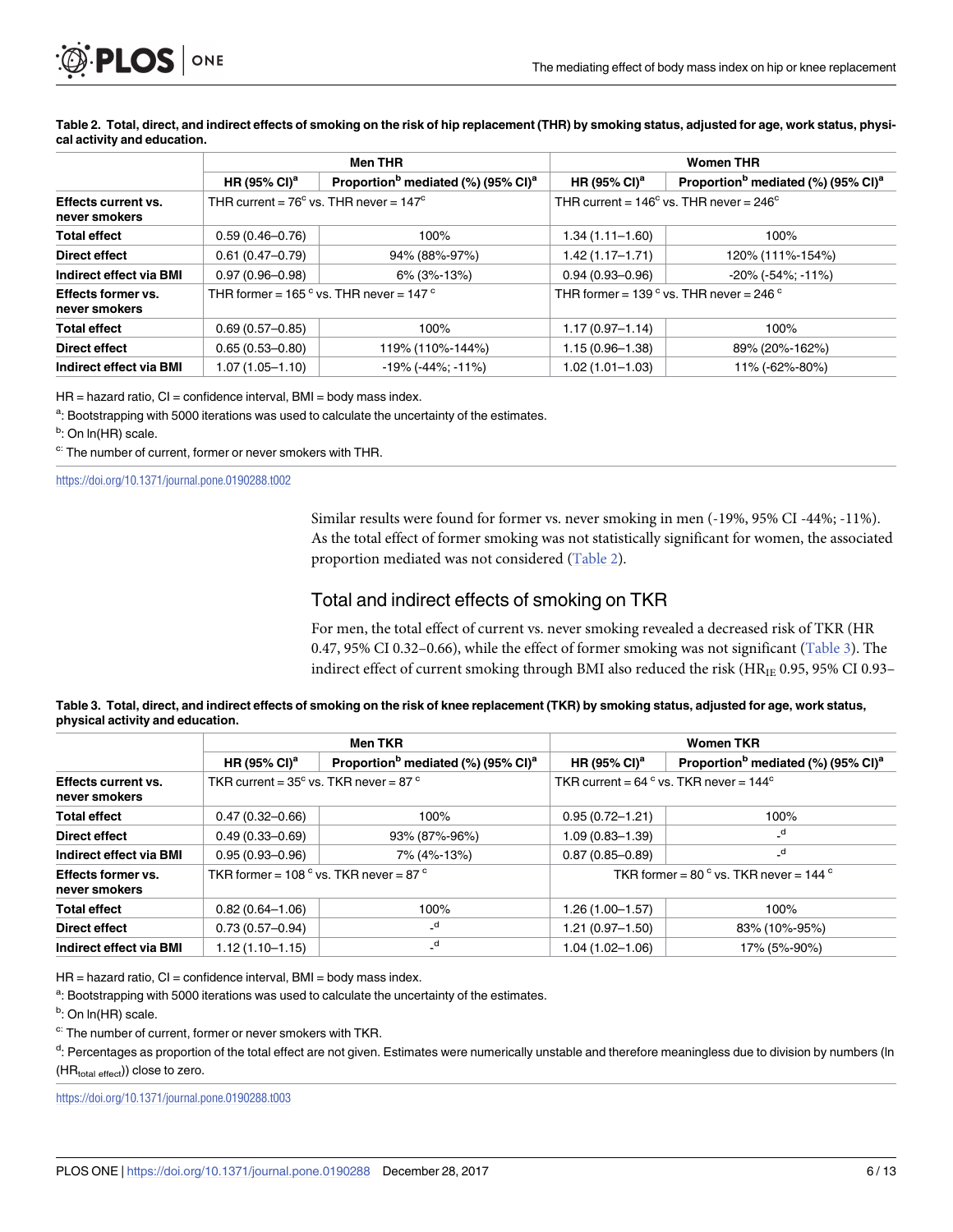<span id="page-6-0"></span>0.96). For women, the total effects of current and former vs. never smoking on TKR were not statistically significant [\(Table](#page-5-0) 3).

## Proportions mediated by BMI for TKR

For men, 7% (95% CI 3%-13%) of the risk difference between current and never smoking was explained by BMI. For women, the total effect of former smoking was not statistically significant therefore we did not consider the associated proportion mediated. Moreover, the proportions mediated related to former smoking in men and current smoking in women could not be calculated due to numbers ( $ln(HR_{total\;effect})$ ) close to zero ([Table](#page-5-0) 3).

The sensitivity analysis on the full data set revealed no change in the total effect of smoking in men. For women, the magnitude of total effects was somewhat larger and former smoking was significantly associated with THR and TKR ([S1](#page-9-0) and [S2](#page-9-0) Tables). Furthermore, including those with prevalent OA in the model did not change either the size or level of statistical significance of the total effects of smoking (data not shown). The cumulative incidences of THR and TKR, accounting for mortality, were small in terms of absolute numbers. As anticipated, our data confirmed a higher cumulative mortality for current smokers compared to never and former smokers, especially in men (S1 [Fig](#page-9-0) B and [S2B](#page-9-0) Fig).

# **Discussion**

Our analysis of a large population-based cohort supported previous findings of a negative association between smoking and THR and TKR in men. In contrast, we found smoking to increase the risk of THR in women. The indirect effects of smoking mediated by BMI were small. To our knowledge, this is the first study to investigate the indirect effects of BMI in the context of smoking and subsequent THR or TKR.

The main strengths of our study are the prospective design, data from a large well-characterized cohort and the length of follow-up. Our case ascertainment of THR and TKR through linkage with the nationwide register ensured nearly complete data on joint replacements [\[23,](#page-11-0) [24\]](#page-11-0). Our study sample comprised a wide age range, including a large number of participants in the age at risk for OA and joint replacement. We excluded those with prevalent OA at baseline in order to assess both incident cases of OA and THR/TKR in a population at risk. This might have introduced selection bias, since OA may serve as an intermediate step between smoking and THR/TKR, however, the sensitivity analysis did not suggest this.

A limitation is that smoking status was self-reported and we had no data of change in smoking habits during follow-up, which may have resulted in misclassification of exposure. Still, misclassification of smoking should be non-differential due to the prospective design of this study; if it did have any effect it would be to weaken the association. Smoking and BMI were both measured at baseline in HUNT. Therefore, the time sequence between the exposure and the mediator may not be clear and the observed associations might not reflect actual causal associations.

Joint replacement was used as a proxy for severe hip and knee OA. The limitation of this case definition is that it only covers those being surgically treated. Relying on the number of THRs and TKRs alone may lead us to underestimate the true burden of the disease. Moreover, the general health status of the patient has an influence on the orthopaedic surgeon's choice regarding treatment, possibly giving a "healthy patient" selection bias with corresponding underestimation of the association between smoking and severe OA. In line with this, we excluded those  $>80$  years old at baseline and included all-cause mortality as the competing event when presenting the cumulative incidences. Assumptions of no confounding have to be made for the mediation model [[21](#page-11-0), [28](#page-11-0)]. Still, we cannot be sure that there is no bias. Therefore, inferences about causality cannot be made based on the given study design alone.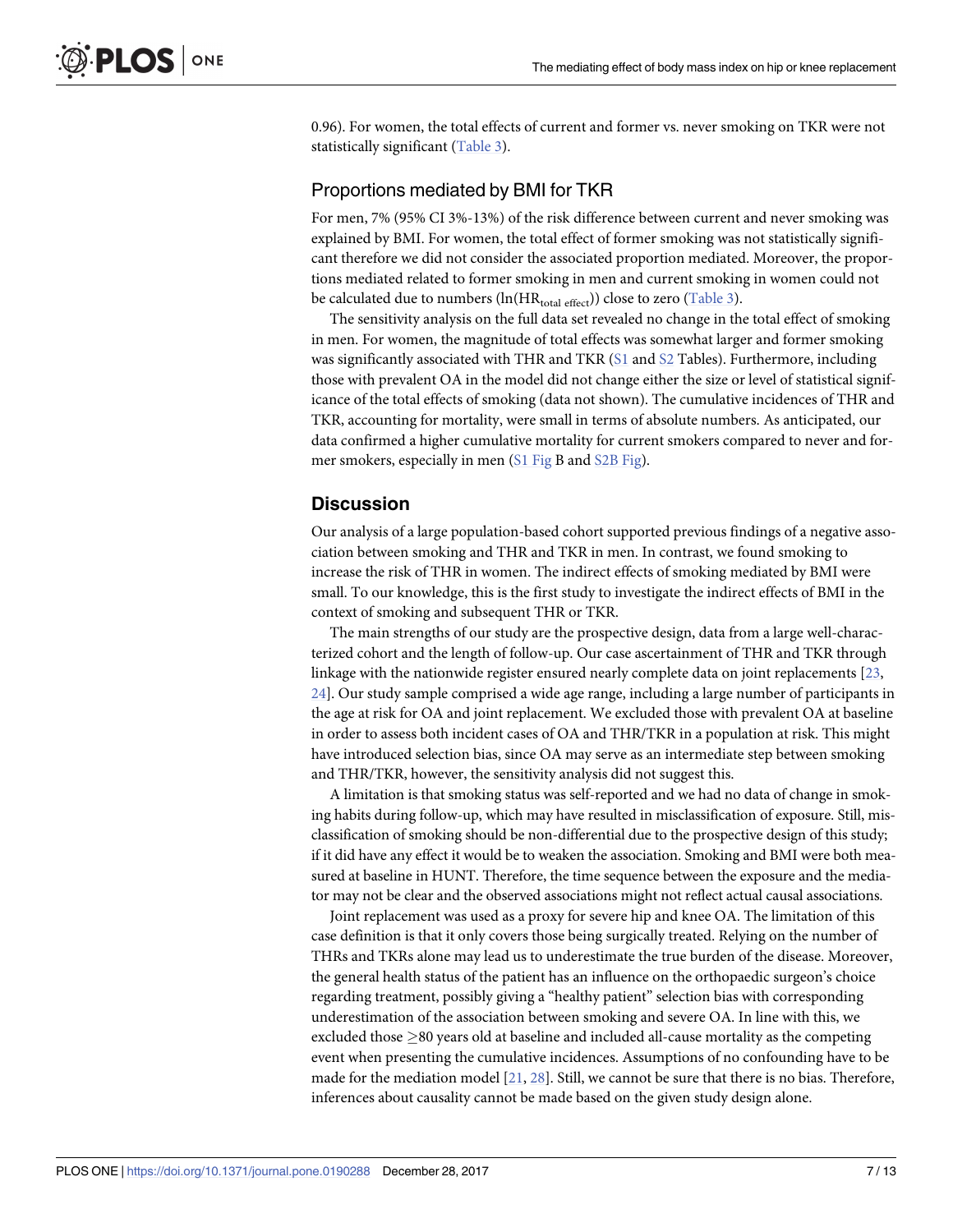<span id="page-7-0"></span>The total effect of current smoking in men revealed that the risk of THR was reduced by 41% and the risk of TKR by 53% compared to never smoking. For men, the reduced risk was also present among former smokers, although former smokers may represent a more heterogeneous group with regard to reasons for and time since smoking cessation. Contrary to men, current smoking in women was associated with a 34% increase in the risk of THR. Further, there was an indication of increased risk among former smokers for TKR (HR 1.26, 95% CI 1.00–1.57, p = 0.0496). However, this finding was considered to be non-significant due to the size of our dataset and the number of tests we performed. The indication of an increased risk of TKR among former smokers (women) might be more attributed to the indirect effect through BMI, as the direct effect of former smoking was non-significant. This corresponds to the fact that former smokers tend to gain weight compared to current smokers [[19](#page-11-0)], and increased body weight is an established risk factor for TKR [[16](#page-11-0), [17](#page-11-0)]. This corroborates with the findings from a population-based cohort of 63 257 Chinese men and women, where the inverse association between smoking and risk of TKR was quickly attenuated with increasing duration of smoking cessation [[9\]](#page-10-0). Our findings for men are in line with results from Leung et al. [\[9\]](#page-10-0). They found that men had a 60% lower risk of TKR associated with current vs. never smoking. However, contrary to our results, they found current smoking to be protective of TKR in women as well [\[9](#page-10-0)]. They adjusted for BMI, however BMI was self-reported which has been shown to be prone to underreporting, especially in those with OA [[29\]](#page-11-0).

Similarly, an Australian cohort study reported that men and women who were smokers were respectively 40% and 30% less likely to undergo a THR or TKR [\[10\]](#page-10-0). However, the participants were much older (mean age 73 at baseline) than in our study (mean age 47.0 at baseline). Consequently, it is difficult to compare results between the Australian study and our own due to the differences in methods and study samples. In addition, the qualitative measure of current smoking might reflect different intensity and duration of exposure across study populations and comparison of any results should be viewed in light of this limitation.

Similar to us, a Swedish case-control study of women (ages 50–70 years) found an increased relative risk of THR for smokers and ex-smokers compared to never smokers after adjusting for age, BMI, parity, sports activities, workload, and use of contraceptive pills and estrogen substitution [\[30\]](#page-11-0). The interaction between smoking and sex in our data may be modified by sex hormones, e.g. estrogen, especially after menopause in women. This could have an effect on bone mass and articular cartilage and thereby explain some of the increased risk of OA in women [\[31\]](#page-11-0). However, this theory is still speculative.

Correspondingly, there is no clear biological explanation for the inverse association between smoking and OA, but one theory is that any protective effect of smoking on OA may be related to the upregulation of glycomsaminoglycan and collagen synthetic activity of articular chondrocytes as a direct effect of nicotine, which has been shown in vitro [\[11\]](#page-10-0). These findings have been replicated in a study on articular chondrocytes from OA patients [\[12\]](#page-10-0). In contrast, components of tobacco smoke have shown to have a detrimental effect on chondrocyte function in intervertebral discs [\[32\]](#page-11-0). However, these conflicting results are from experimental studies and need to be further investigated in vivo.

Another possible explanation for the protective effect of smoking is its connection to other lifestyle factors, e.g. BMI, that affect the smoking-OA relationship. The total effect of smoking on OA is the effect of all potential causal pathways. Thus, as proposed by Felson and Zhang [\[20\]](#page-11-0), not adjusting for BMI may actually provide a better estimate if we are interested in the total effect of smoking. Other studies have generally adjusted for BMI [\[5,](#page-10-0) [9,](#page-10-0) [10\]](#page-10-0), and therefore not directly comparable to our results based on models including BMI as a mediator.

For men, 6% and 7% of the reduced risk (total effect of smoking) for THR and TKR, respectively, was mediated through BMI. The mediation that we observed indicated that most of the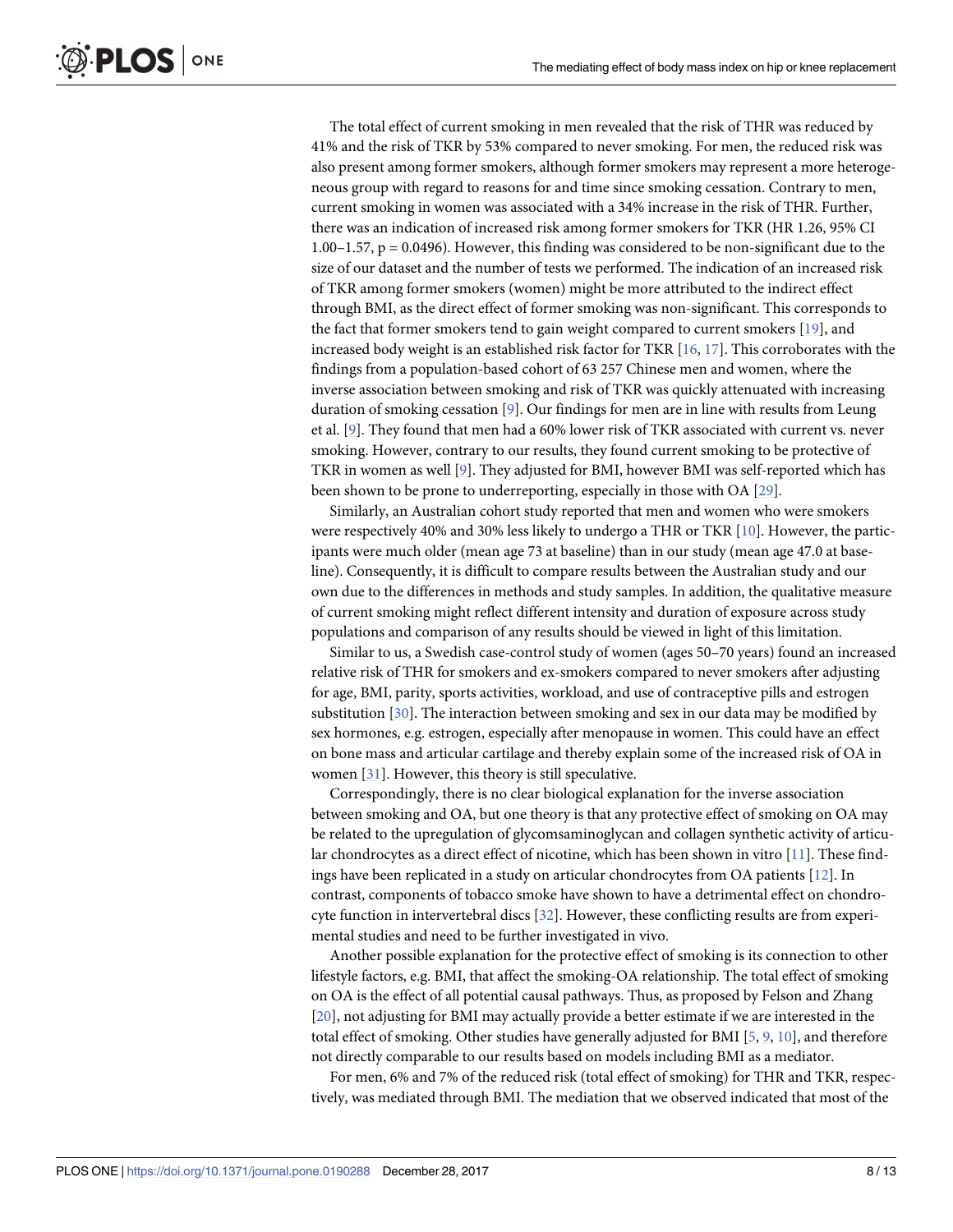<span id="page-8-0"></span>smoking effect remained unexplained by BMI. This means that the effect could either be attributed to smoking itself (direct effect), to other causal pathways not known or addressed in our analysis or to residual confounding [[28](#page-11-0)]. We have to emphasize that this study focused on the effect of smoking through BMI, and is not to be interpreted as the risk of BMI alone, already a well-established risk factor for OA.

A drawback of the proportion mediated is that it is an unstable measure. This can lead to a proportion mediated larger than 100%, which is not really meaningful. Thus, it is advisable to use the proportions mediated only when the direct and indirect effects operate in the same direction [[33](#page-11-0)]. The negative proportions we found regarding former smoking and THR for men and current smoking and THR for women were a result of direct and indirect effects which operated in opposite directions. Therefore, we did not include any further interpretation of these proprotions. Similarly, the proportions mediated for former smoking in women were not considered as the associated total effects of smoking was not statistically significant.

It is challenging to give a comprehensive explanation to the mechanisms of the opposite effects of smoking among men and women, especially since previous studies have predominantly found similar effects for both genders  $[8-10]$ . Higher smoking quantity has been associated with higher comorbidity and mortality, and tobacco smoking has shown to contribute more to the burden of disease in men than in women [\[34](#page-11-0), [35\]](#page-11-0). Comorbidities like CVD still have low levels of evidence for being risk factors for OA [\[2](#page-10-0)]. Including CVD and diabetes in our statistical model did not affect the association between smoking and THR/TKR. We could have considered CVD and diabetes as mediators in the total effect of smoking on THR and TKR risk. However, this line of investigation would have been based upon an assumption of a causal relationship between CVD/diabetes and THR or TKR that may not yet be well established.

Mortality was almost twice as high for male smokers compared to female smokers in our study. The cumulative incidences of THR or TKR, accounting for mortality as the competing event, showed that current smokers were less likely to receive a joint replacement compared with former and never smokers. However, the relative risk (normally derived HR) is still a valid measure of the association between smoking and THR/TKR at a given time for those who have not yet experienced the outcome of interest or the competing event. Therefore, we did not calculate the subhazard ratio according to Fine and Grey [\[27\]](#page-11-0) to use in the mediation analysis, as the main focus of the study was to measure the association between smoking and THR/TKR in those at risk of the main event, regardless of any competing events. In situations where the etiology of disease is of interest, the cause-specific (normally derived) HR is suggested to be an appropriate and valid measure of relative risk [\[36\]](#page-12-0).

Moreover, women may be more likely to self-report OA and OA pain [\[37,](#page-12-0) [38\]](#page-12-0). Thus, the positive association between smoking and THR for women in our study may have also been influenced by non-biological factors such as health seeking behavior, reporting of symptoms and willingness to undergo surgery.

Despite opposite total effects for men and women, the indirect effects of smoking through BMI were the same. For example, the indirect effect of current smoking via BMI contributed to a reduced risk of THR and TKR in both genders (HR<sub>IE</sub> < 1.00), regardless of whether the total effect was protective or not. Thus, the gender differences were not related to different indirect effects in our sample, but rather to other unknown or uninvestigated confounders or mediators. We investigated only a single mediator and included well-known confounders to the smoking-severe OA relationship. However, mechanistic explanation in biology consists of complex pathways where the effects are most certainly mediated along various paths.

The participation rate in the HUNT2 survey was fairly high (*>*69%) [[39](#page-12-0)]. The lowest participation rate was found amongst men in the youngest age group (20–29 years). Participants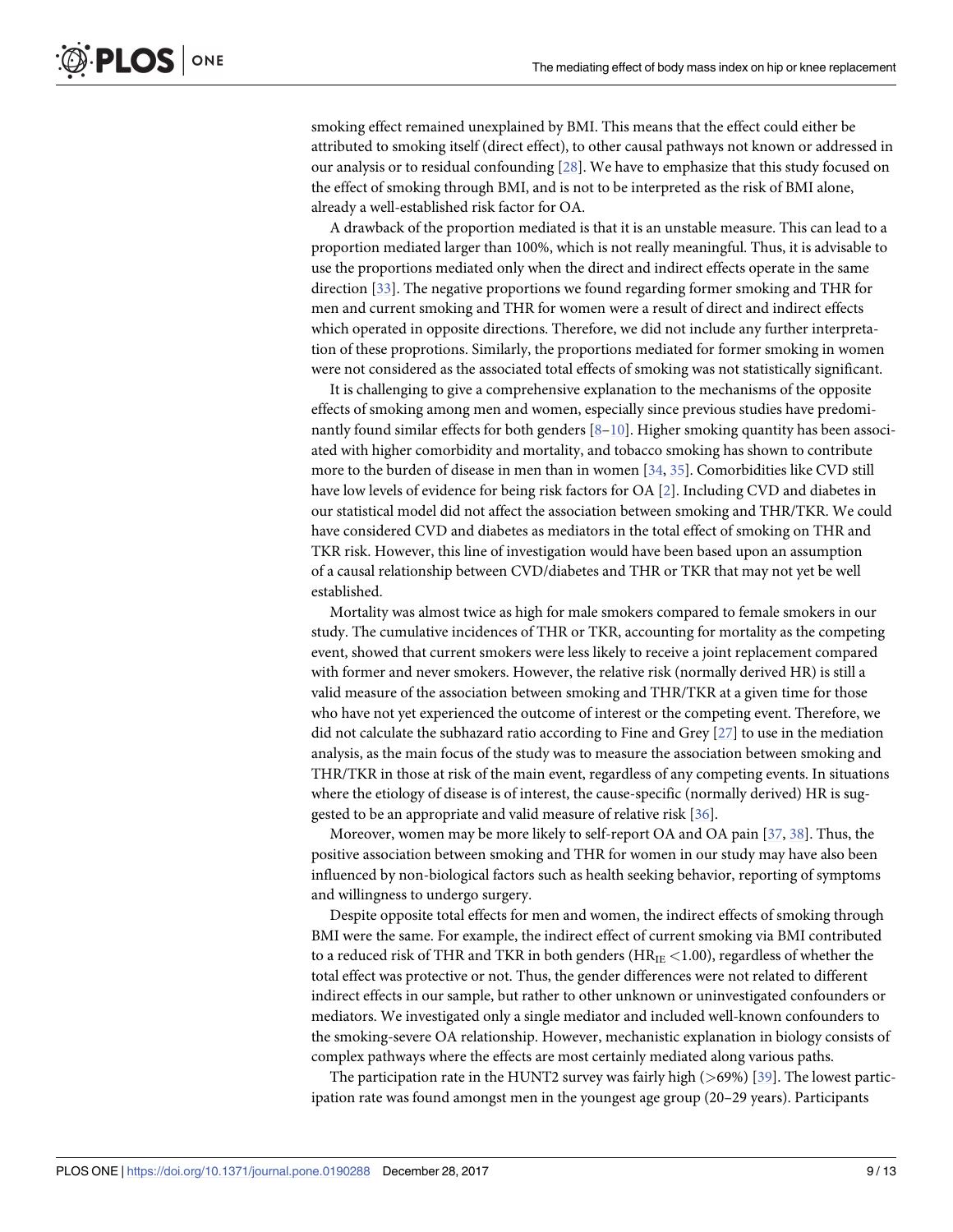<span id="page-9-0"></span>who were non-responders to smoking status in our study were most often women, obese, unemployed or missing data on work status and/or PA and had higher incidents of comorbidity compared to those included in the analyses. Therefore, our study sample may not represent the youngest men and those with a more complex health status.

## **Conclusions**

Our findings demonstrated a negative association between current smoking and the risk of THR and TKR among men. In contrast, current smoking was associated with increased risk of THR for women. Most of the smoking effect remained unexplained by BMI. The opposite total effects of smoking between genders may be explained to some extent by differences in comorbidity and mortality. Further studies are needed to disentangle the effect of smoking on severe OA.

## **Supporting information**

**S1 [Fig](http://www.plosone.org/article/fetchSingleRepresentation.action?uri=info:doi/10.1371/journal.pone.0190288.s001).** A and B cumulative incidences of hip replacement (THR) accounting for the competing event of death in women and men, respectively. (TIF)

**S2 [Fig](http://www.plosone.org/article/fetchSingleRepresentation.action?uri=info:doi/10.1371/journal.pone.0190288.s002).** A and B cumulative incidences of knee replacement (TKR) accounting for the competing event of death in women and men, respectively. (TIF)

**S1 [Table.](http://www.plosone.org/article/fetchSingleRepresentation.action?uri=info:doi/10.1371/journal.pone.0190288.s003) Total, direct, and indirect effects of smoking on the risk of hip replacement (THR) by smoking status, adjusted for age.** (DOCX)

**S2 [Table.](http://www.plosone.org/article/fetchSingleRepresentation.action?uri=info:doi/10.1371/journal.pone.0190288.s004) Total, direct, and indirect effects of smoking on the risk of knee replacement (TKR) by smoking status, adjusted for age.** (DOCX)

## **Acknowledgments**

We would like to acknowledge the Nord-Trøndelag Health Study (The HUNT Study), a collaboration between HUNT Research Centre (Faculty of Medicine, Norwegian University of Science and Technology NTNU), Nord-Trøndelag County Council, Central Norway Health Authority and the Norwegian Institute of Public Health. We are also grateful to the Norwegian Arthtroplasty Register (NAR) for allowing us to use the registry data. We thank Josef Fritz for his statistical advice and contribution to the mediation analysis.

# **Author Contributions**

**Conceptualization:** Marianne Bakke Johnsen, Alf Inge Hellevik, Milada Cvancarova

Småstuen, Arnulf Langhammer, Ove Furnes, Gunnar Birkeland Flugsrud, Lars Nordsletten, John Anker Zwart, Kjersti Storheim.

**Formal analysis:** Marianne Bakke Johnsen, Milada Cvancarova Småstuen.

**Methodology:** Marianne Bakke Johnsen, Alf Inge Hellevik, Milada Cvancarova Småstuen, Arnulf Langhammer, Ove Furnes, Gunnar Birkeland Flugsrud, Lars Nordsletten, John Anker Zwart, Kjersti Storheim.

**Project administration:** Kjersti Storheim.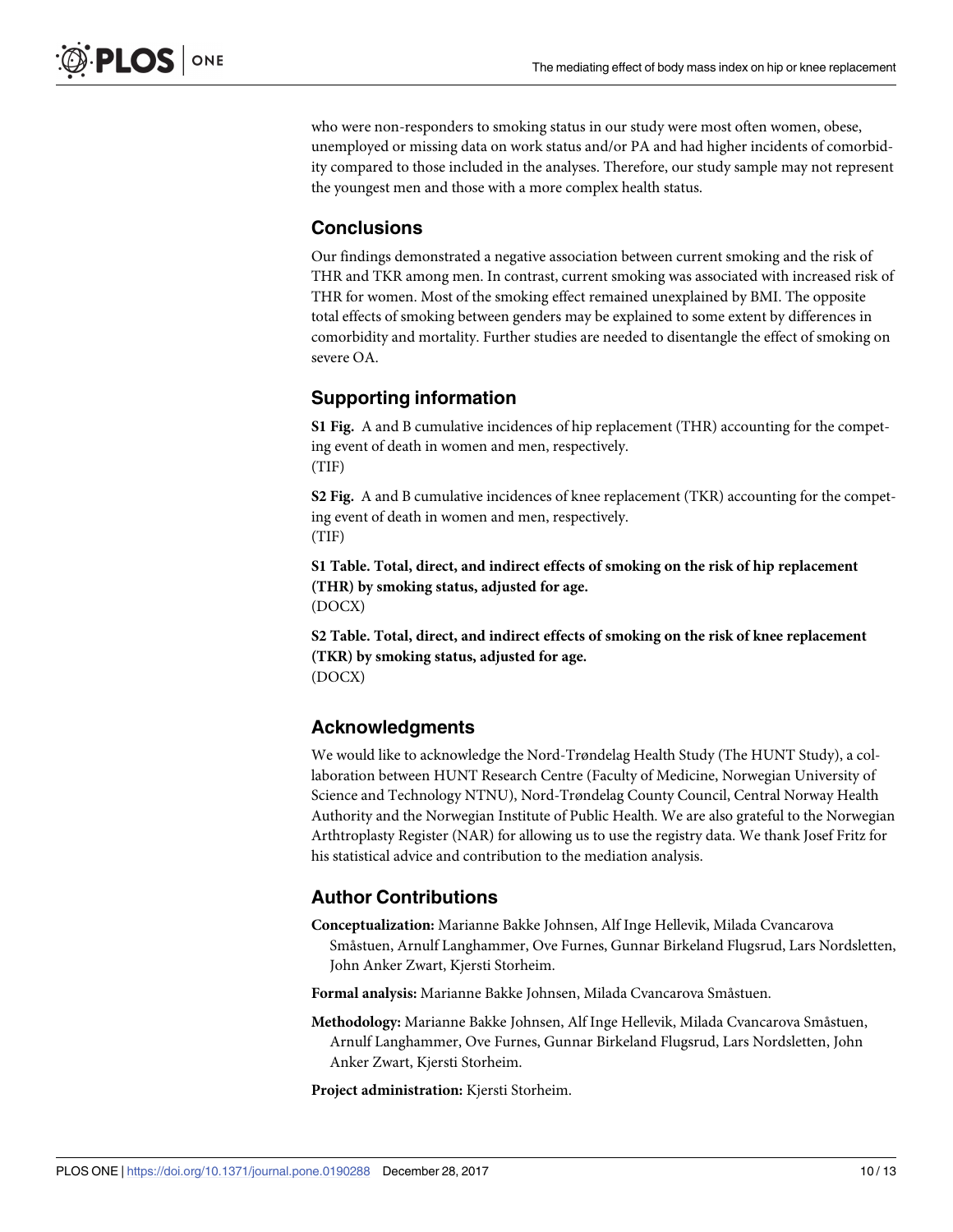<span id="page-10-0"></span>**Resources:** Arnulf Langhammer, Ove Furnes.

**Supervision:** Lars Nordsletten, John Anker Zwart, Kjersti Storheim.

**Visualization:** Marianne Bakke Johnsen, Milada Cvancarova Småstuen.

**Writing – original draft:** Marianne Bakke Johnsen.

**Writing – review & editing:** Marianne Bakke Johnsen, Alf Inge Hellevik, Milada Cvancarova Småstuen, Arnulf Langhammer, Ove Furnes, Gunnar Birkeland Flugsrud, Lars Nordsletten, John Anker Zwart, Kjersti Storheim.

#### **References**

- **[1](#page-1-0).** Cross M, Smith E, Hoy D, Nolte S, Ackerman I, Fransen M, et al. The global burden of hip and knee osteoarthritis: estimates from the global burden of disease 2010 study. Ann Rheum Dis. 2014; 73: 1323–30. <https://doi.org/10.1136/annrheumdis-2013-204763> PMID: [24553908](http://www.ncbi.nlm.nih.gov/pubmed/24553908)
- **[2](#page-1-0).** Silverwood V, Blagojevic-Bucknall M, Jinks C, Jordan JL, Protheroe J, Jordan KP. Current evidence on risk factors for knee osteoarthritis in older adults: a systematic review and meta-analysis. Osteoarthritis Cartilage. 2015; 23: 507–15. <https://doi.org/10.1016/j.joca.2014.11.019> PMID: [25447976](http://www.ncbi.nlm.nih.gov/pubmed/25447976)
- **3.** Bierma-Zeinstra SM, Koes BW. Risk factors and prognostic factors of hip and knee osteoarthritis. [Review] [27 refs]. Nature Clinical Practice Rheumatology. 2007; 3: 78–85. [https://doi.org/10.1038/](https://doi.org/10.1038/ncprheum0423) [ncprheum0423](https://doi.org/10.1038/ncprheum0423) PMID: [17299445](http://www.ncbi.nlm.nih.gov/pubmed/17299445)
- **4.** Richmond SA, Fukuchi RK, Ezzat A, Schneider K, Schneider G, Emery CA. Are joint injury, sport activity, physical activity, obesity, or occupational activities predictors for osteoarthritis? A systematic review. J Orthop Sports Phys Ther. 2013; 43: 515–B19. <https://doi.org/10.2519/jospt.2013.4796> PMID: [23756344](http://www.ncbi.nlm.nih.gov/pubmed/23756344)
- **[5](#page-1-0).** Apold H, Meyer HE, Nordsletten L, Furnes O, Baste V, Flugsrud GB. Risk factors for knee replacement due to primary osteoarthritis, a population based, prospective cohort study of 315,495 individuals. BMC Musculoskelet Disord. 2014; 15: 217. <https://doi.org/10.1186/1471-2474-15-217> PMID: [24957045](http://www.ncbi.nlm.nih.gov/pubmed/24957045)
- **[6](#page-1-0).** Flugsrud GB, Nordsletten L, Espehaug B, Havelin LI, Engeland A, Meyer HE. The impact of body mass index on later total hip arthroplasty for primary osteoarthritis: a cohort study in 1.2 million persons. Arthritis Rheum. 2006; 54: 802–7. <https://doi.org/10.1002/art.21659> PMID: [16508955](http://www.ncbi.nlm.nih.gov/pubmed/16508955)
- **[7](#page-1-0).** Felson DT, Anderson JJ, Naimark A, Hannan MT, Kannel WB, Meenan RF. Does smoking protect against osteoarthritis? Arthritis & Rheumatism. 1989; 32: 166–72.
- **[8](#page-1-0).** Sandmark H, Hogstedt C, Lewold S, Vingård E. Osteoarthrosis of the knee in men and women in association with overweight, smoking, and hormone therapy. Ann Rheum Dis. 1999; 58: 151–5. PMID: [10364912](http://www.ncbi.nlm.nih.gov/pubmed/10364912)
- **[9](#page-1-0).** Leung YY, Ang LW, Thumboo J, Wang R, Yuan JM, Koh WP. Cigarette smoking and risk of total knee replacement for severe osteoarthritis among Chinese in Singapore—the Singapore Chinese health study. Osteoarthritis Cartilage. 2014; 22: 764–70. <https://doi.org/10.1016/j.joca.2014.03.013> PMID: [24680935](http://www.ncbi.nlm.nih.gov/pubmed/24680935)
- **[10](#page-1-0).** Mnatzaganian G, Ryan P, Reid CM, Davidson DC, Hiller JE. Smoking and primary total hip or knee replacement due to osteoarthritis in 54,288 elderly men and women. BMC Musculoskelet Disord. 2013; 14: 262. <https://doi.org/10.1186/1471-2474-14-262> PMID: [24006845](http://www.ncbi.nlm.nih.gov/pubmed/24006845)
- **[11](#page-1-0).** Gullahorn L, Lippiello L, Karpman R. Smoking and osteoarthritis: differential effect of nicotine on human chondrocyte glycosaminoglycan and collagen synthesis. Osteoarthritis Cartilage. 2005; 13: 942–3. <https://doi.org/10.1016/j.joca.2005.03.001> PMID: [15908236](http://www.ncbi.nlm.nih.gov/pubmed/15908236)
- **[12](#page-1-0).** Ying X, Cheng S, Shen Y, Cheng X, An Rompis F, Wang W, et al. Nicotine promotes proliferation and collagen synthesis of chondrocytes isolated from normal human and osteoarthritis patients. Mol Cell Biochem. 2012; 359: 263–9. <https://doi.org/10.1007/s11010-011-1020-1> PMID: [21853276](http://www.ncbi.nlm.nih.gov/pubmed/21853276)
- **[13](#page-1-0).** Racunica TL, Szramka M, Wluka AE, Wang Y, English DR, Giles GG, et al. A positive association of smoking and articular knee joint cartilage in healthy people. Osteoarthritis Cartilage. 2007; 15: 587–90. <https://doi.org/10.1016/j.joca.2006.12.005> PMID: [17291790](http://www.ncbi.nlm.nih.gov/pubmed/17291790)
- **14.** Amin S, Niu J, Guermazi A, Grigoryan M, Hunter DJ, Clancy M, et al. Cigarette smoking and the risk for cartilage loss and knee pain in men with knee osteoarthritis. Ann Rheum Dis. 2007; 66: 18–22. [https://](https://doi.org/10.1136/ard.2006.056697) [doi.org/10.1136/ard.2006.056697](https://doi.org/10.1136/ard.2006.056697) PMID: [17158140](http://www.ncbi.nlm.nih.gov/pubmed/17158140)
- **[15](#page-1-0).** Davies-Tuck ML, Wluka AE, Forbes A, Wang Y, English DR, Giles GG, et al. Smoking is associated with increased cartilage loss and persistence of bone marrow lesions over 2 years in community-based individuals. Rheumatology (Oxford). 2009; 48: 1227–31.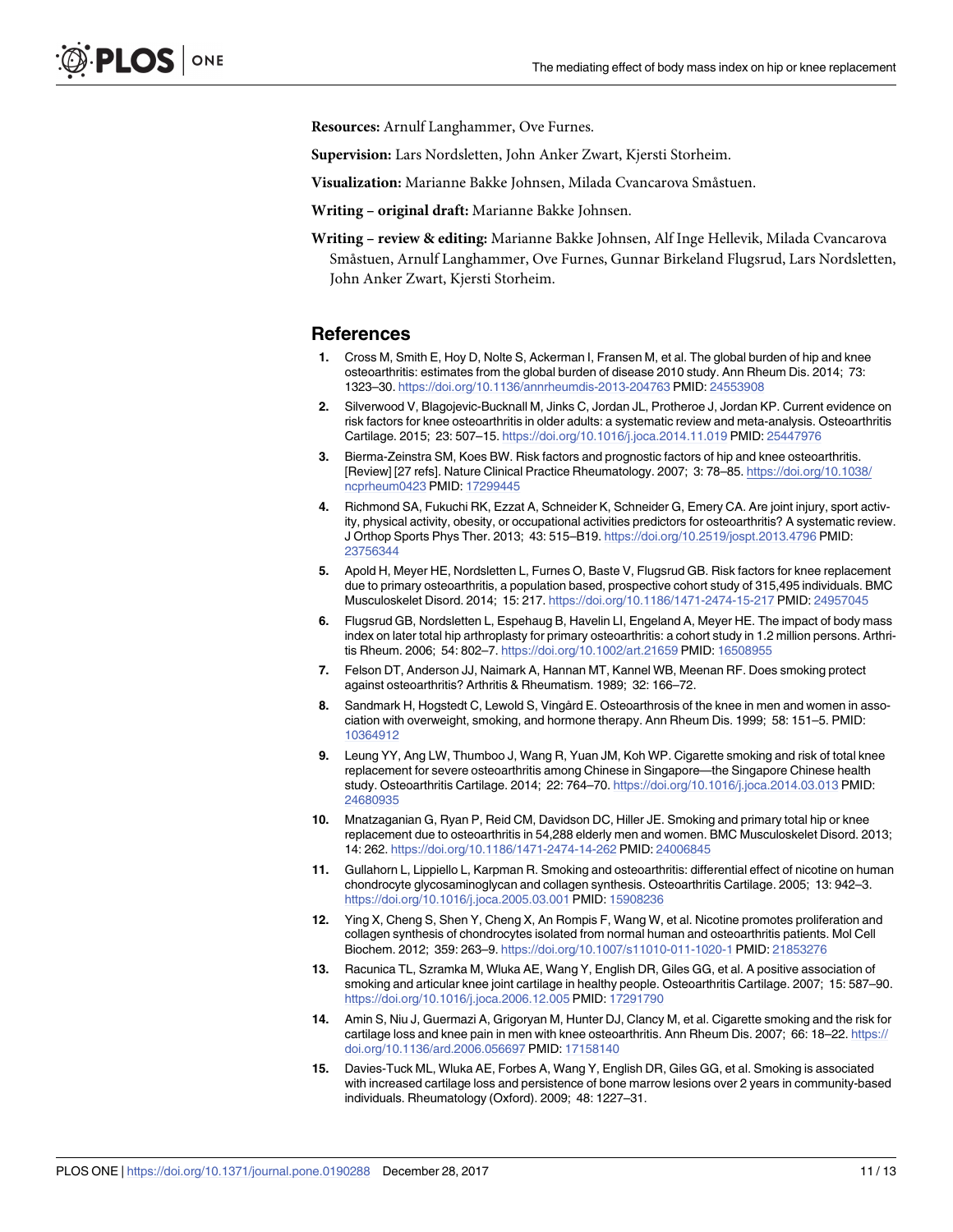- <span id="page-11-0"></span>**[16](#page-1-0).** Apold H, Meyer HE, Nordsletten L, Furnes O, Baste V, Flugsrud GB. Weight gain and the risk of knee replacement due to primary osteoarthritis: a population based, prospective cohort study of 225,908 individuals. Osteoarthritis Cartilage. 2014; 22: 652–8. <https://doi.org/10.1016/j.joca.2014.03.002> PMID: [24632294](http://www.ncbi.nlm.nih.gov/pubmed/24632294)
- **[17](#page-1-0).** Wang Y, Wluka AE, Simpson JA, Giles GG, Graves SE, de Steiger RN, et al. Body weight at early and middle adulthood, weight gain and persistent overweight from early adulthood are predictors of the risk of total knee and hip replacement for osteoarthritis. Rheumatology (Oxford). 2013; 52: 1033–41.
- **[18](#page-1-0).** Asvold BO, Bjorngaard JH, Carslake D, Gabrielsen ME, Skorpen F, Smith GD, et al. Causal associations of tobacco smoking with cardiovascular risk factors: a Mendelian randomization analysis of the HUNT Study in Norway. Int J Epidemiol. 2014; 43: 1458–70. <https://doi.org/10.1093/ije/dyu113> PMID: [24867305](http://www.ncbi.nlm.nih.gov/pubmed/24867305)
- **[19](#page-1-0).** Taylor AE, Morris RW, Fluharty ME, Bjorngaard JH, Asvold BO, Gabrielsen ME, et al. Stratification by smoking status reveals an association of CHRNA5-A3-B4 genotype with body mass index in never smokers. PLoS genetics. 2014; 10: e1004799. <https://doi.org/10.1371/journal.pgen.1004799> PMID: [25474695](http://www.ncbi.nlm.nih.gov/pubmed/25474695)
- **[20](#page-1-0).** Felson DT, Zhang Y. Smoking and osteoarthritis: a review of the evidence and its implications. Osteoarthritis Cartilage. 2015; 23: 331–3. <https://doi.org/10.1016/j.joca.2014.11.022> PMID: [25454371](http://www.ncbi.nlm.nih.gov/pubmed/25454371)
- **[21](#page-1-0).** VanderWeele TJ. Causal mediation analysis with survival data. Epidemiology. 2011; 22: 582–5. [https://](https://doi.org/10.1097/EDE.0b013e31821db37e) [doi.org/10.1097/EDE.0b013e31821db37e](https://doi.org/10.1097/EDE.0b013e31821db37e) PMID: [21642779](http://www.ncbi.nlm.nih.gov/pubmed/21642779)
- **[22](#page-1-0).** Krokstad S, Langhammer A, Hveem K, Holmen TL, Midthjell K, Stene TR, et al. Cohort Profile: the HUNT Study, Norway. Int J Epidemiol. 2013; 42: 968–77. <https://doi.org/10.1093/ije/dys095> PMID: [22879362](http://www.ncbi.nlm.nih.gov/pubmed/22879362)
- **[23](#page-2-0).** Nasjonalt register for leddproteser. Årsrapport 2015. Available from: [http://nrlweb.ihelse.net/Rapporter/](http://nrlweb.ihelse.net/Rapporter/Rapport2015.pdf) [Rapport2015.pdf](http://nrlweb.ihelse.net/Rapporter/Rapport2015.pdf).
- **[24](#page-2-0).** Espehaug B, Furnes O, Havelin LI, Engesaeter LB, Vollset SE, Kindseth O. Registration completeness in the Norwegian Arthroplasty Register. Acta Orthopaedica. 2006; 77: 49–56. [https://doi.org/10.1080/](https://doi.org/10.1080/17453670610045696) [17453670610045696](https://doi.org/10.1080/17453670610045696) PMID: [16534702](http://www.ncbi.nlm.nih.gov/pubmed/16534702)
- **[25](#page-2-0).** Moe B, Midthjell K, Nilsen TI. Glycaemic control in people with diabetes influences the beneficial role of physical activity on cardiovascular mortality. Prospective data from the HUNT Study, Norway. Prim Care Diabetes. 2015; 9: 451–7. <https://doi.org/10.1016/j.pcd.2015.04.007> PMID: [26001311](http://www.ncbi.nlm.nih.gov/pubmed/26001311)
- **[26](#page-2-0).** Pahau H, Brown MA, Paul S, Thomas R, Videm V. Cardiovascular disease is increased prior to onset of rheumatoid arthritis but not osteoarthritis: the population-based Nord-Trondelag health study (HUNT). Arthritis Res Ther. 2014; 16: R85. <https://doi.org/10.1186/ar4527> PMID: [24693947](http://www.ncbi.nlm.nih.gov/pubmed/24693947)
- **[27](#page-3-0).** Fine JP, Gray RJ. A Proportional Hazards Model for the Subdistribution of a Competing Risk. Journal of the American Statistical Association. 1999; 94: 496–509.
- **[28](#page-6-0).** Hafeman DM. "Proportion explained": a causal interpretation for standard measures of indirect effect? Am J Epidemiol. 2009; 170: 1443–8. <https://doi.org/10.1093/aje/kwp283> PMID: [19850625](http://www.ncbi.nlm.nih.gov/pubmed/19850625)
- **[29](#page-7-0).** Magnusson K, Osteras N, Haugen I, Mowinckel P, Nordsletten L, Natvig B, et al. No strong relationship between body mass index and clinical hand osteoarthritis—results from a population-based case-control study. Scand J Rheumatol. 2014: 1–7. <https://doi.org/10.3109/03009742.2013.805242>
- **[30](#page-7-0).** Vingard E, Alfredsson L, Malchau H. Lifestyle factors and hip arthrosis. A case referent study of body mass index, smoking and hormone therapy in 503 Swedish women. Acta Orthop Scand. 1997; 68: 216–20. PMID: [9246979](http://www.ncbi.nlm.nih.gov/pubmed/9246979)
- **[31](#page-7-0).** Liu B, Balkwill A, Cooper C, Roddam A, Brown A, Beral V. Reproductive history, hormonal factors and the incidence of hip and knee replacement for osteoarthritis in middle-aged women. AnnRheumDis. 2009; 68: 1165–70.
- **[32](#page-7-0).** Akmal M, Kesani A, Anand B, Singh A, Wiseman M, Goodship A. Effect of nicotine on spinal disc cells: a cellular mechanism for disc degeneration. Spine. 2004; 29: 568–75. PMID: [15129075](http://www.ncbi.nlm.nih.gov/pubmed/15129075)
- **[33](#page-8-0).** VanderWeele T. Explanation in causal inference: methods for mediation and interaction. Oxford: Oxford University Press; 2015.
- **[34](#page-8-0).** Forouzanfar MH, Alexander L, Anderson HR, Bachman VF, Biryukov S, Brauer M, et al. Global, regional, and national comparative risk assessment of 79 behavioural, environmental and occupational, and metabolic risks or clusters of risks in 188 countries, 1990–2013: a systematic analysis for the Global Burden of Disease Study 2013. Lancet. 2015; 386: 2287–323. [https://doi.org/10.1016/S0140-6736\(15\)](https://doi.org/10.1016/S0140-6736(15)00128-2) [00128-2](https://doi.org/10.1016/S0140-6736(15)00128-2) PMID: [26364544](http://www.ncbi.nlm.nih.gov/pubmed/26364544)
- **[35](#page-8-0).** Lim SS, Vos T, Flaxman AD, Danaei G, Shibuya K, Adair-Rohani H, et al. A comparative risk assessment of burden of disease and injury attributable to 67 risk factors and risk factor clusters in 21 regions, 1990–2010: a systematic analysis for the Global Burden of Disease Study 2010. Lancet. 2012; 380: 2224–60. [https://doi.org/10.1016/S0140-6736\(12\)61766-8](https://doi.org/10.1016/S0140-6736(12)61766-8) PMID: [23245609](http://www.ncbi.nlm.nih.gov/pubmed/23245609)